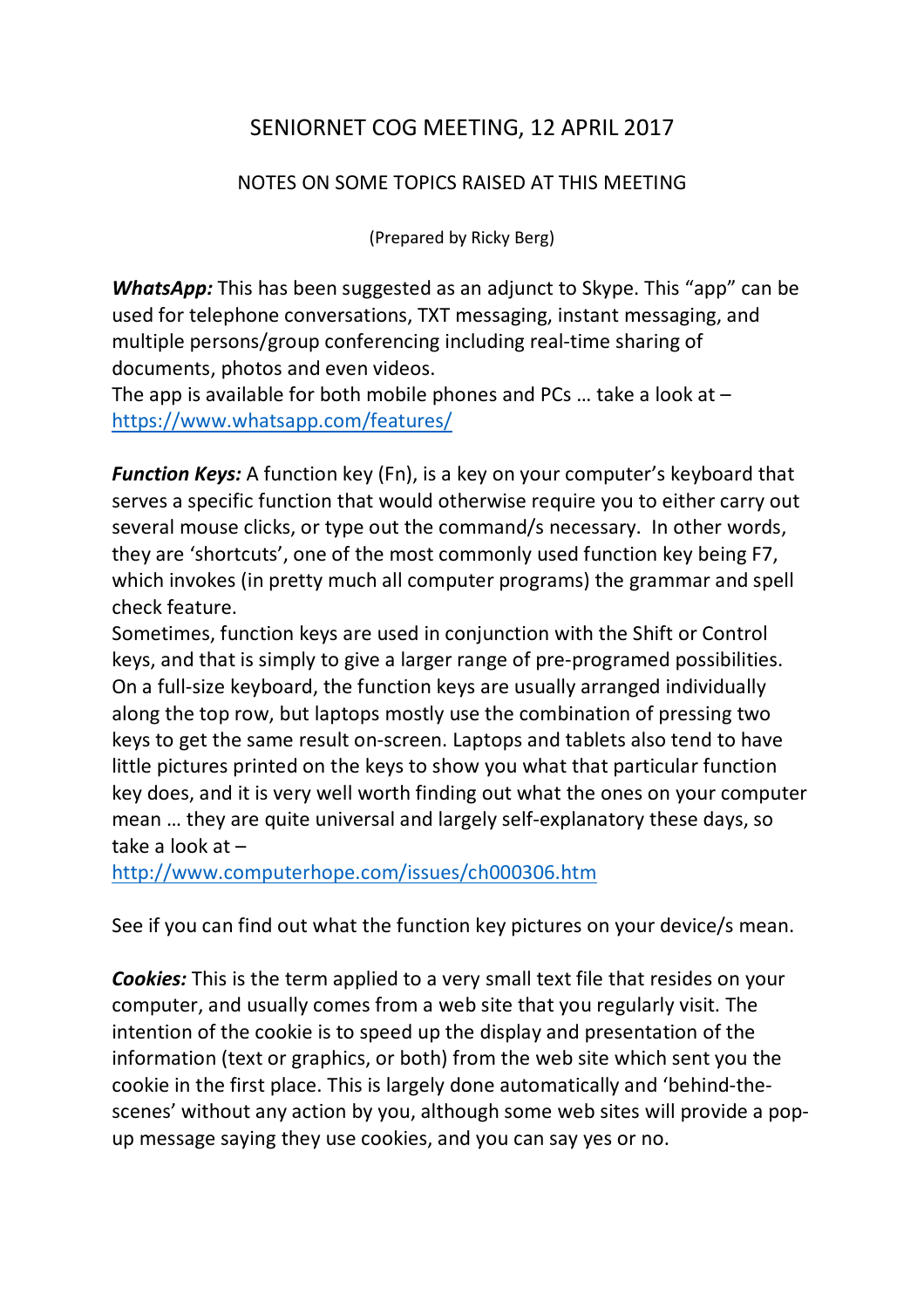Essentially, cookies are completely harmless and cannot damage your device, nor 'steal' personal information etc.

Sometimes you may notice that a favourite web site 'sticks' or doesn't work as it did before, and often this is because of the changes that the web site owner has made, such as updating their layouts. In that instance the cookie you have on your computer is not working as it should, and therefore it doesn't hurt at all to delete all your cookies on a regular basis, and when you visit a web site again it will simply send you the newest or latest one again. Deleting cookies is very easy, best done using your web browser, and a quick search online will give you the instructions for your particular browser … for example, using Edge it is simply a matter of opening it, clicking on the *More* icon (…), selecting *Settings*, then clicking on *Clear Browsing Data.* Tick only the option to *Clear cookies* and press *Clear*.

*Excessive data usage when updating:* When at home and connected to the internet using your usual ISP (Internet Service Provider), you really don't care how much data you use due to today's generous data allocations, and therefore regular software updates will happily download in a blink of the eye and hardly cause you any concern at all.

However, when travelling and using a 'paid-for' connection (can often be wifi or using a device with a SIM card), the automatic downloading of updates can suddenly chew up your data cap and subsequently incur very expensive additional data charges.

Fortunately, there are a couple ways to overcome this –

1: Pre-purchase additional data at a much cheaper rate than the 'casual usage' rates … these are usually called Add-ons or Data Packs by your telephone company, can be purchased by sending a coded TXT, and apply for both calls and/or data. The web site of your provider will have all the details.

2: Turn off the up-dating process whilst travelling. This is an option for Windows devices more so than Android ones because Android updates are significantly smaller (less data), and less frequent.

Turning off the automated updating feature is not recommended because very important security patches for Operating Systems and applications are pretty vital. Upgrades may also be required to keep all your applications up to date by the manufacturer …. Remember, you paid good money for the device and its applications, so it pays to always have it in tip-top condition.

Whilst there are a few means to circumvent automatic updating, the best solution is to *turn off updates for just when you are connected to the internet*